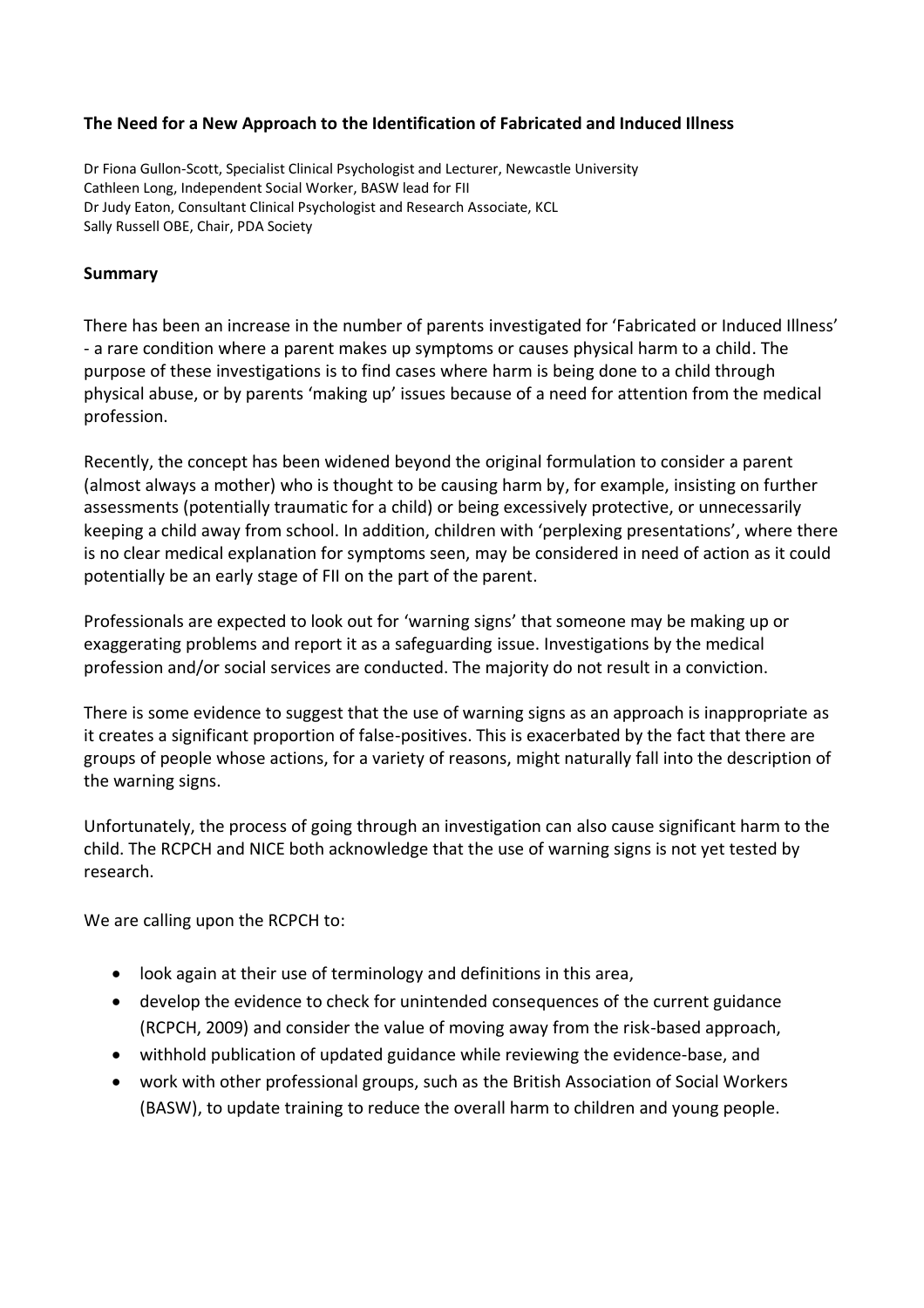#### **Introduction**

For some years in the UK we have been hearing about an increase in the numbers of families investigated for 'Fabricated or Induced Illness' – a rare condition where a parent makes up symptoms or causes physical harm to a child.

It used to be the case that accused parents (usually mothers), or 'perpetrators' would be identified as having a motive for doing this – such as having the aim of getting additional attention from medical services.

These days, even if your intentions are good, you can still be accused of FII if you are considered to have exaggerated a child's difficulties e.g. as an 'over-anxious' parent. The reason for concern is that the child could suffer harm: trauma from repeated unnecessary assessments, from being overprotected or missing out on education through being kept off school.

An investigation seeks to determine the truth, but especially in the wider definition this may hinge upon the opinion of medical professionals. As a safeguarding issue and criminal offence, this can result in the child (or children) being taken into care.

There are many more investigations than identified cases of FII. This is problematic given that there is evidence that the investigations themselves can cause significant harm to children and families.

#### **Diagnosis and terminology**

Fabricated or Induced Illness (FII) and Perplexing Presentations (PP) are terms used by the Royal College of Paediatrics and Child Health rather than clinical diagnoses. FII is generally considered broader than Munchausen Syndrome by Proxy (MSbP) or the current diagnostic label, Factitious Disorder Imposed on Another (DSM-5) and does not require the intention to deceive.

'Perplexing Presentations' is a new term described in a recent paper by Glaser and Davis as '*where a child is reported to have symptoms or disabilities that impact significantly on their everyday functioning and yet thorough medical evaluation has not revealed an adequate and realistic medical explanation'* (Glaser & Davis, 2019). They suggest that PP may progress to FII, and that early intervention '*may reduce the potential for iatrogenic harm….and may reduce the need for safeguarding interventions'*.

They describe 'alerting signs', while recognising '*While the alerting signs have been widely disseminated, they have not been tested prospectively for specificity and sensitivity'* and in reference to the proposed management of PP and FII state '*the extent to which this can prevent harm to children, or progression to more damaging FII, remains untested systematically'*.

The expectation for medical practice and guidance is that it should be evidence-based, so the lack of evidence in this case is concerning.

#### **Problems of the current approach**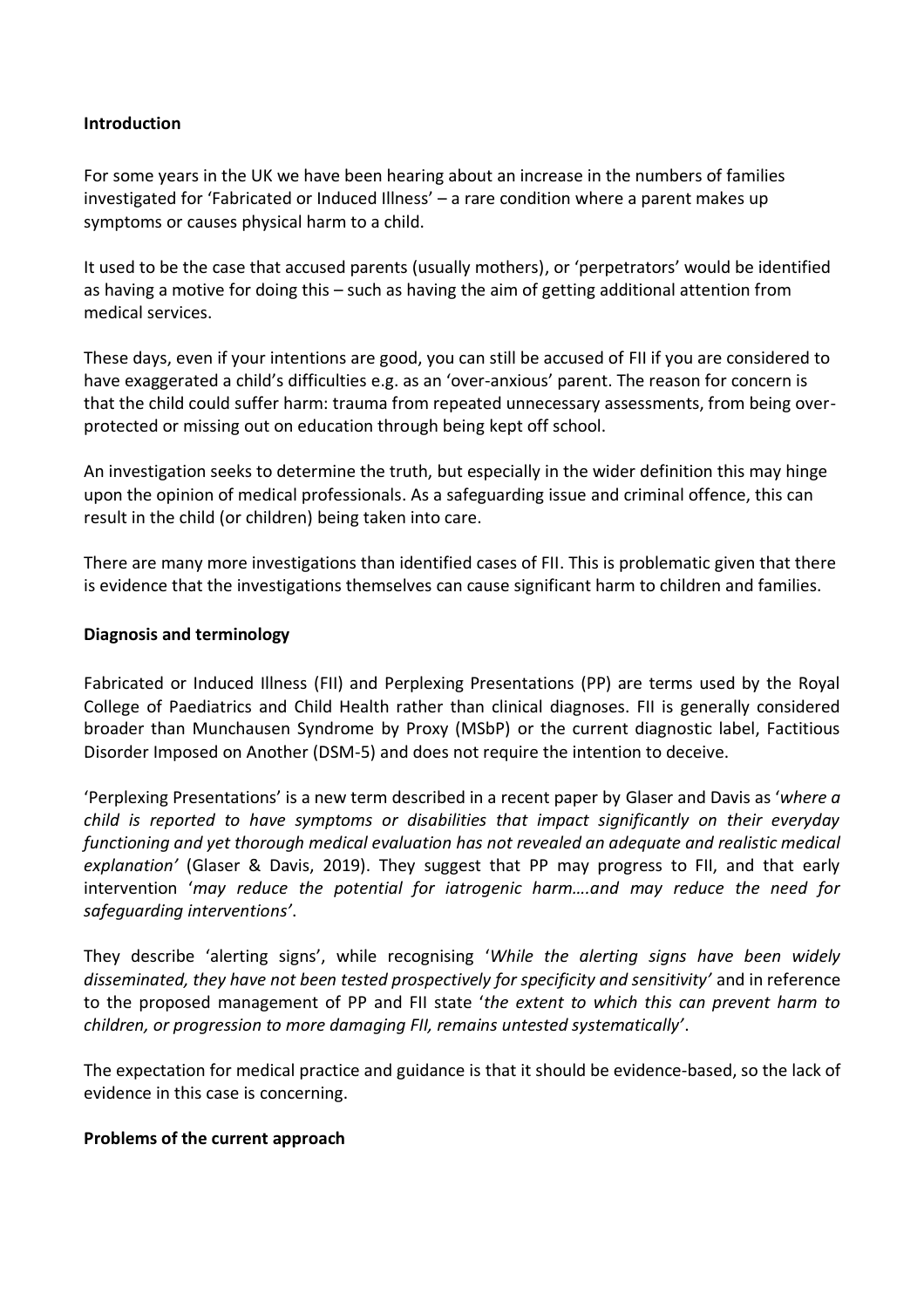Whilst there is of course a need to identify children who are being harmed, the practice of casting a wide net in order to capture every true case unfortunately brings with it a high potential for false positives.

This risk-based approach to identification and early intervention in FII / MSbP leads to a very high proportion of individuals being suspected and investigated but where there is no fabrication or inducement of illness involved. Evidence suggests that cases of FII are rare, yet the alerting signs are quite general and more easily applied to some groups, leading to discrimination and systemic failures. In false positive cases, the process of investigation and the after-effects are very likely to cause harm to children, so it appears that a greater level of harm is being caused by the current process than is being minimised through the correct identification of cases.

Consideration of FII causes harm to parents and children in the immediate and long-term:

- Parent is disbelieved and child doesn't receive need much-needed support
- Conditions remain 'perplexing' with further assessments denied and no final resolution or understanding
- Parents are stigmatised and disbelieved by services in the long term, even if exonerated (investigations remain on record)
- Family stress, already very high because of need for answers and services, becomes trauma as parent is blamed and investigated. This can increase actual and apparent family dysfunction, further leading to risk of children being taken into care
- Incorrectly taking children away from their parent, even in the short term, is exceptionally traumatising for them.

# **Importance of motive**

The original diagnosis of Munchausen's Syndrome by Proxy relies on the parent being motivated to fabricate or induce illness and aware of the consequences. The broadening of the terminology means that motive is no longer relevant, and so well-meaning but over-anxious parents can be included if it is felt that their actions are causing harm to a child. This blurring of the boundaries means there is much greater reliance on 'professional opinion' in determining whether the effect of a parent's seeking of answers or nurturing in a particular fashion, is harmful to the child or not.

In describing 'causes', the NHS highlight that a high proportion of mothers accused of FII are diagnosed with a borderline personality disorder. However, in recent years, new understanding has led to a proportion of women first thought to have the personality disorder being re-diagnosed (when services are available) as autistic.

#### **Alternative explanations**

Those with possible neurodevelopmental conditions such as Austism Spectrum Disorder (ASD) or those with multi-systemic conditions such as hypermobility syndrome or Ehlers Danlos Syndrome (in either the parent or child) are more likely to be considered as candidates for investigation because the nature of these conditions triggers the 'alerting' or 'warning signs' as described on the NHS website (last updated in October 2019).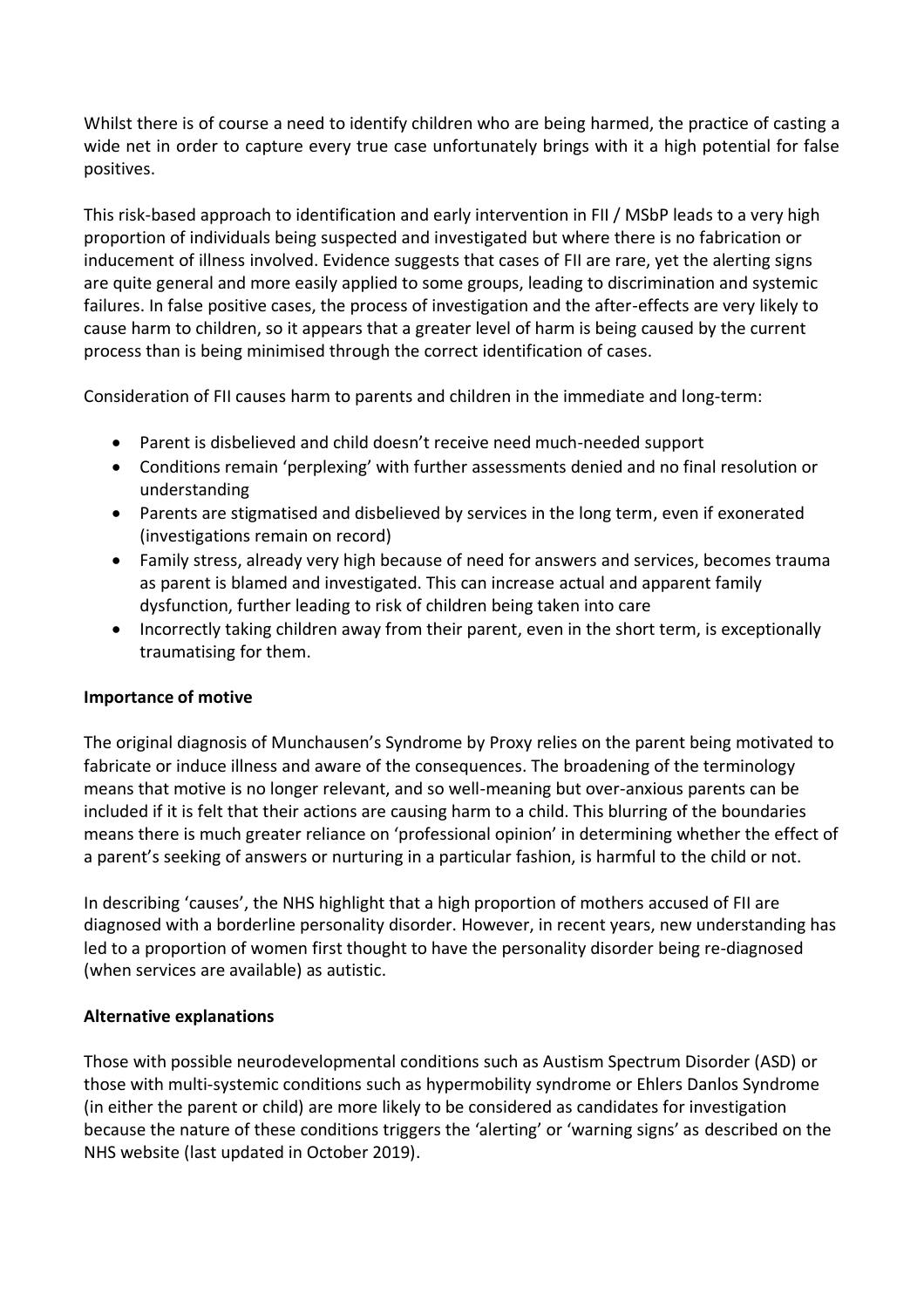There is no suggestion that caution should be applied in determining whether FII is a possibility when such conditions are present. In practice, even having an existing diagnosis does not protect against an accusation of FII. Despite disproportionately being investigated, there is no evidence of direct connections between these conditions and the likelihood of abuse.

The NHS suggest it is sufficient to look for '1 or more' signs. The signs don't directly relate to the description of 'types of abuse in FII', and NICE state that research is needed to determine whether they are 'valid to discriminate FII from other explanations'. They fail to acknowledge that our understanding of autistic mothers and children (for example) would lead to the prediction of some of these signs (also see Gullon-Scott and Bass, 2018):

| <b>Warning sign</b>                                                                                                                                                                                                   | <b>Alternative explanation</b>                                                                                                                                                                                                                                                         |
|-----------------------------------------------------------------------------------------------------------------------------------------------------------------------------------------------------------------------|----------------------------------------------------------------------------------------------------------------------------------------------------------------------------------------------------------------------------------------------------------------------------------------|
| The only person claiming to<br>notice symptoms is the parent or<br>carer                                                                                                                                              | Children can behave very differently in<br>different settings - 'masking' and the impact<br>of internalising / externalising behaviours<br>are now well understood.                                                                                                                    |
| The affected child has an<br>inexplicably poor response to<br>medicine or other treatment                                                                                                                             | There are limited 'treatments' available for<br>conditions<br>e.g.<br>hypermobility<br>some<br>$\qquad \qquad -$<br>syndrome and some, such as the PDA profile<br>of ASD, can only be supported well when fully<br>understood.                                                         |
| If 1 particular health problem is<br>resolved, the parent or carer<br>may then begin reporting a new<br>set of symptoms                                                                                               | This is not abnormal parenting. The anxious<br>or concerned parent is highly likely to want<br>to check out any behaviours or symptoms of<br>concern. A number of conditions result in a<br>changing pattern of symptoms over time.                                                    |
| The child's alleged symptoms do<br>not seem plausible - for<br>example, a child who has<br>supposedly lost a lot of blood<br>but does not become unwell                                                               | This assumes the symptoms and their cause<br>have been correctly identified                                                                                                                                                                                                            |
| The parent or carer has a history<br>of frequently changing GPs or<br>visiting different hospitals for<br>treatment, particularly if their<br>views about the child's<br>treatment are challenged by<br>medical staff | An autistic parent would be expected to<br>have the potential for intense focus, black<br>and white responses, and a drive to find<br>answers. No parent is happy with being<br>disbelieved, and the greater the concern, the<br>more likely you are to look for answers<br>elsewhere. |
| The child's daily activities are<br>being limited far beyond what<br>you would usually expect as a                                                                                                                    | This assumes the 'certain condition' has<br>been correctly identified.                                                                                                                                                                                                                 |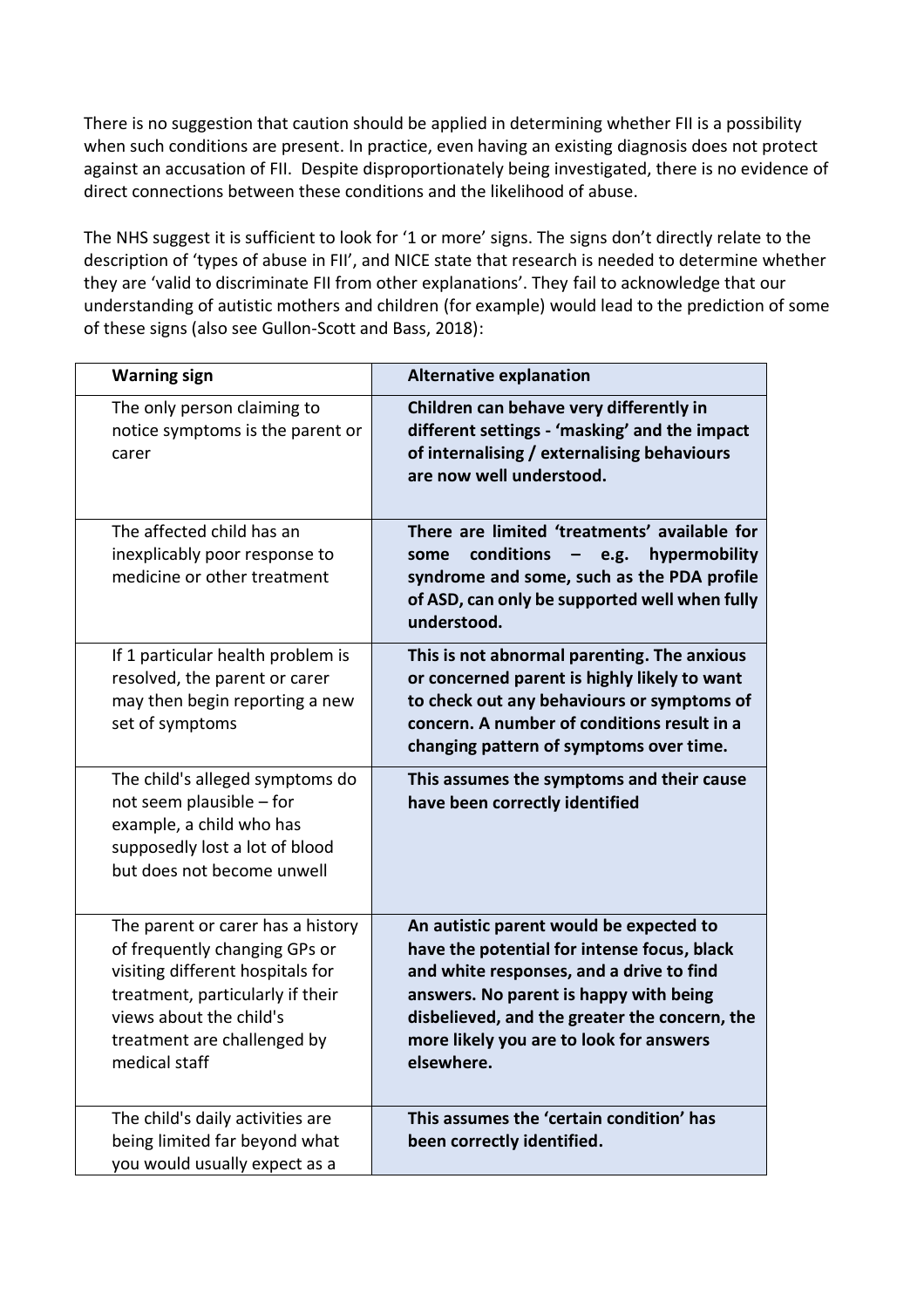| result of having a certain<br>condition $-$ for example, they<br>never go to school or have to<br>wear leg braces even though<br>they can walk properly                                                                         |                                                                                                                                                                                                                                                                                                                              |
|---------------------------------------------------------------------------------------------------------------------------------------------------------------------------------------------------------------------------------|------------------------------------------------------------------------------------------------------------------------------------------------------------------------------------------------------------------------------------------------------------------------------------------------------------------------------|
| The parent or carer has good<br>medical knowledge or a medical<br>background                                                                                                                                                    | Any parent with a chronically sick child or a<br>child with unexplained difficulties may<br>develop a good medical knowledge. An<br>autistic parent would be expected to have<br>the potential for developing a detailed<br>knowledge, with the potential for intense<br>focus and need for facts / concrete<br>information. |
| The parent or carer does not<br>seem too worried about the<br>child's health, despite being very<br>attentive                                                                                                                   | An autistic parent may come across<br>somewhat differently to a neurotypical<br>parent, but difference shouldn't imply<br>deficit.                                                                                                                                                                                           |
| The parent or carer develops<br>close and friendly relationships<br>with healthcare staff, but may<br>become abusive or<br>argumentative if their own views<br>about what's wrong with the<br>child are challenged              | An autistic parent may come across<br>somewhat differently to a neurotypical<br>parent, but difference shouldn't imply<br>deficit. A parent who has developed a<br>personal level of expertise is likely to<br>challenge when disbelieved.                                                                                   |
| 1 parent (commonly the father)<br>has little or no involvement in<br>the care of the child                                                                                                                                      | Single mothers are more likely to be<br>investigated because they don't have a<br>partner to corroborate.                                                                                                                                                                                                                    |
| The parent or carer encourages<br>medical staff to perform often<br>painful tests and procedures on<br>the child (tests that most<br>parents would only agree to if<br>they were persuaded that it was<br>absolutely necessary) |                                                                                                                                                                                                                                                                                                                              |

These 'warning signs' don't tie in well with the specific 'types of abuse in FII' described by the NHS (2109) who state that "previous case reports of FII have uncovered evidence of:

- parents or carers lying about their child's symptoms
- parents or carers deliberately contaminating or manipulating clinical tests to fake evidence of illness – for example, by adding blood or glucose to urine samples, placing their blood on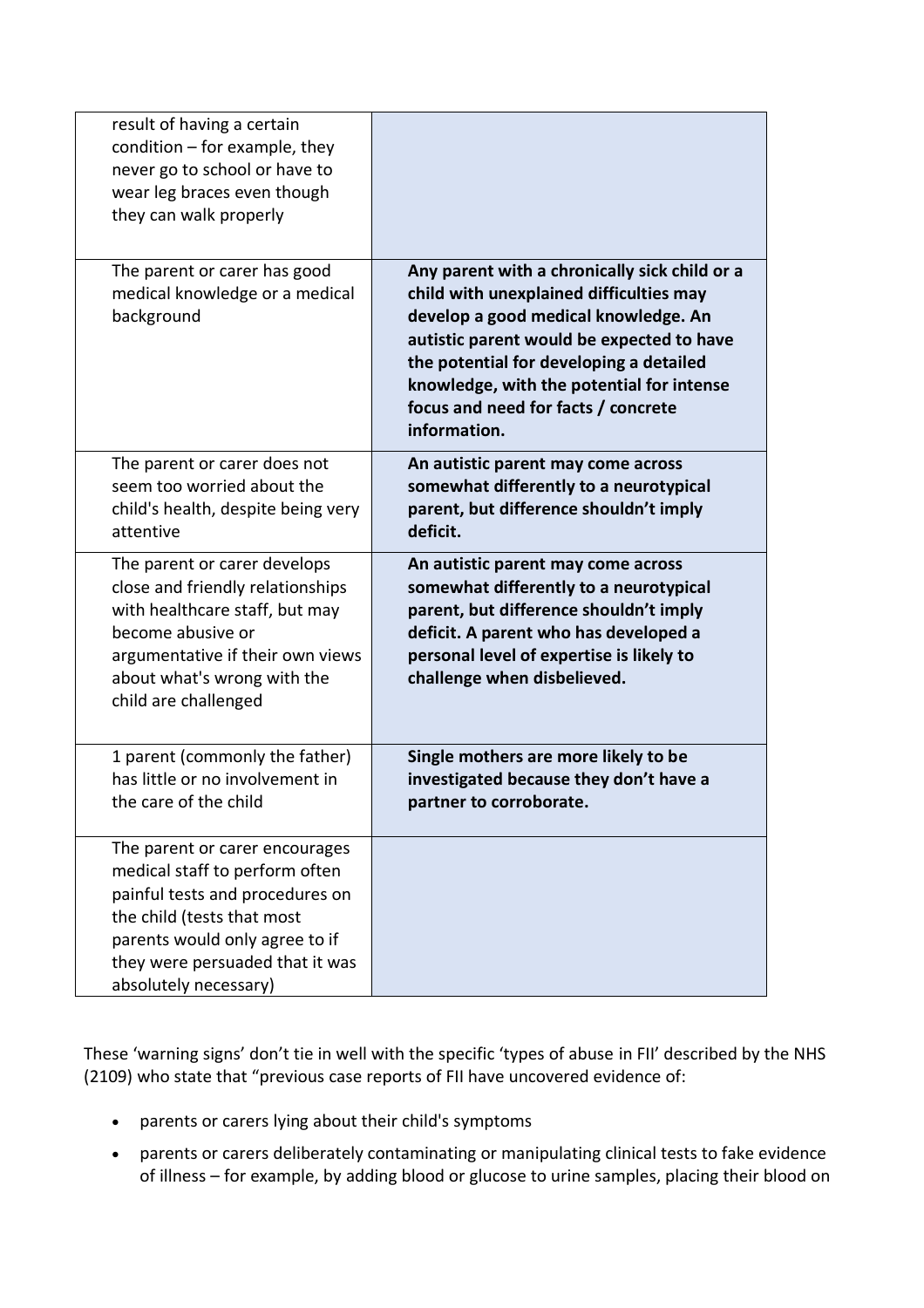the child's clothing to suggest unusual bleeding, or heating thermometers to suggest the presence of a fever

- poisoning their child with unsuitable and non-prescribed medicine
- infecting their child's wounds or injecting the child with dirt or poo
- inducing unconsciousness by suffocating their child
- not treating or mistreating genuine conditions so they get worse
- withholding food, resulting in the child failing to develop physically and mentally at the expected rate"

NICE reports a child will be taken into care in almost all cases of physical harm and around half of cases where the mother is only fabricating, not inducing, the illness of the child.

# **Process of investigation**

There is no formal process defined, and therefore there is variation in practice according to circumstances and locality. Experience shows that:

- Accusation of FII is a safeguarding issue and therefore, commonly, social services are alerted, sometimes without a suitable involvement of the medical profession.
- Paediatricians, psychologists and psychiatrists vary in their mind-set and level of expertise which can have a significant influence on outcome.
- Those with perplexing presentations are more likely to have complex difficulties that have not yet been understood than FII, yet once doubt is cast on the parent's believability, it can become impossible to access support and further advice.
- Crucially, a parent is unable to defend themselves effectively as asking for further medical opinions or showing a good knowledge of medical matters is seen as an indication of guilt.
- In court proceedings, the prosecution's assertion that doctors can't provide a sufficient explanation for behaviours is (but should not necessarily be) seen as evidence that the accused is behaving untruthfully.
- Expert witnesses clinicians have themselves been targeted and undermined in court for giving an unpalatable (but plausible) clinical explanations.

# **To summarise**

The current and proposed 'Perplexing Presentations and FII Guidance' from RCPCH is likely to be having significant unintended consequences through miscarriages of justice and harm being caused to the disproportionately large number of families investigated.

The lack of evidence for the use of warning signs to trigger investigations, which may have other explanations, is acknowledged.

There is no consensus on question of the need for motive. The widening to include those who want the best for their children and whose actions are being judged by others as inappropriate, is a highly significant step.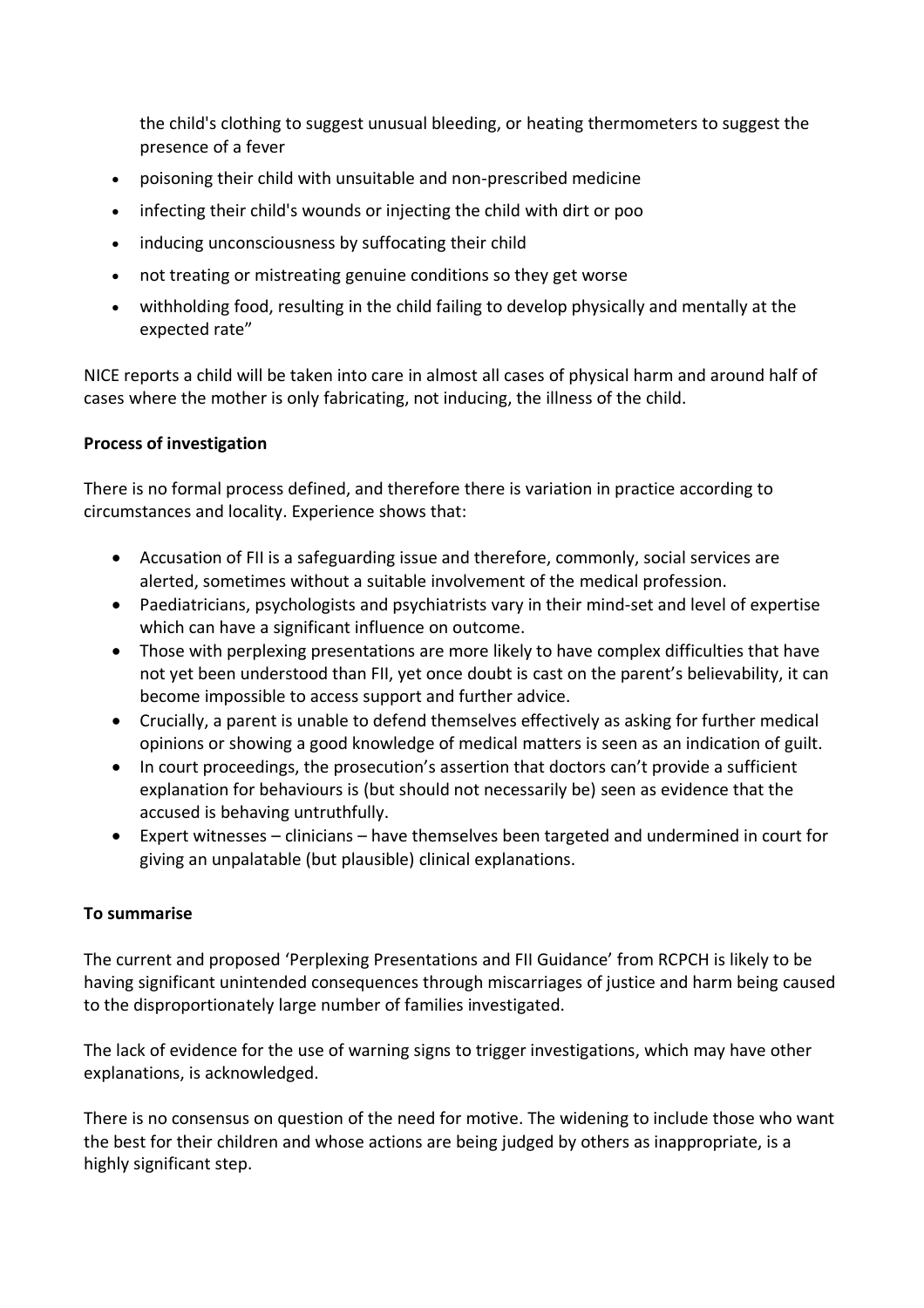Identification of the root causes of complex and perplexing presentations relies on significant expertise, not always available, and sometimes is not possible with our current state of knowledge. The implications of parental autism are not recognised as a source of misunderstanding and the innate difficulty of diagnosis in multi-systemic conditions which cross over medical specialties are not acknowledged with no safeguards in place to prevent potential miscarriages of justice.

# **Solutions**

Professionals suggest that there should be consideration of a move back to the position of assessing for diagnosable conditions in the parent such as the current DSM-5 Factitious Disorder Imposed on Another. Consideration of FII should be on the basis of specific concerns around physical harm and not only issues such as the regularity of accessing services or a failure to attend school; a review of the relevance of intent is needed.

The approach of using warning signs to trigger an investigation could be changed, instead these signs could trigger a determined effort to understand underlying causes and provision of appropriate support to the family in a co-operative and blame-free manner. Where neurodevelopmental conditions are a factor, effort should be made to avoid stigmatisation, and to recognise that a level of expertise is required to support and unpick difficulties.

The process may include support to reduce maternal anxiety, to understand her point of view and to explore new ways of meeting a child's needs; putting the child at the centre but using an alternative, open mind-set.

The guidance suggests that an investigation into FII involves the responsible Paediatrician doing a chronology. Such an investigation could be done as part of a positive attempt to understand the family's difficulties, indeed a chronology should be part of any good diagnostic assessment. If conducted with the mind-set of 'the explanation is unlikely to be FII' the family are likely to be benefited rather than harmed.

A common cause of repeat visits and complaints is the major systemic problems of assessment and diagnosis in this country. As such it can be the professions themselves which create the conditions for the suspicion of FII. Increasing use of integrated pathways, improved pre-registration training, and better development of and availability of specialists will help.

In addition, in the world we live in now, the likelihood of a parent being highly educated on their child's condition should be welcomed and worked with, and not seen as a problem, even when their conclusions are incorrect.

We are calling on the RCPCH to work with professionals across the sector to look at the existing evidence and work on developing an improved evidence-base.

More specifically, to:

- look again at their use of terminology and definitions in this area,
- develop the evidence to check for unintended consequences of the current guidance (RCPCH, 2009) and consider the value of moving away from the risk-based approach,